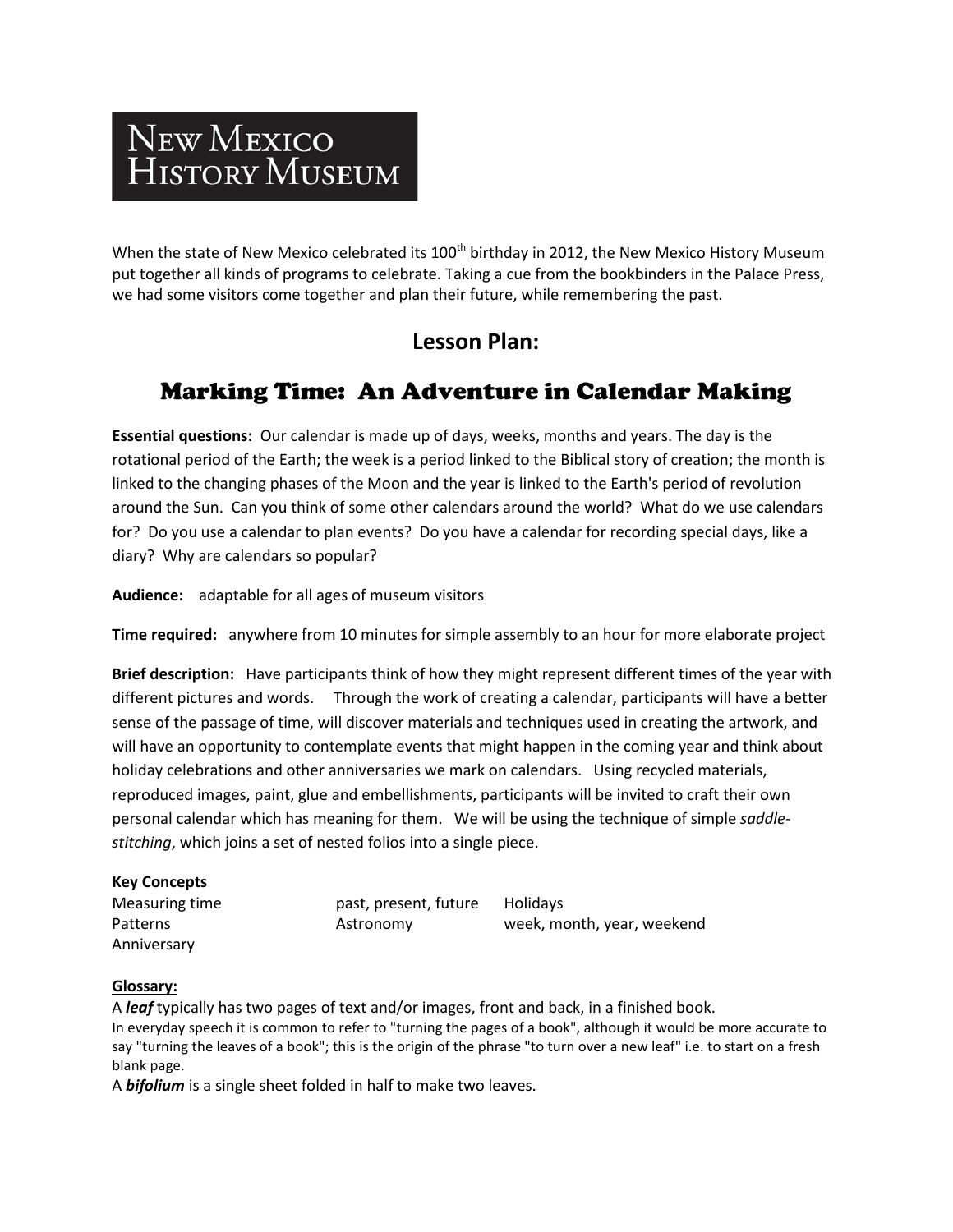A *section*, sometimes called a *gathering*, or, especially if unprinted, a *quire***,** is a group of bifolia nested together as a single unit. In a completed book each quire is sewn through its fold. A *quire* with six bifolia is called a *sextern* **or** *sexternion,* producing twelve leaves.

#### **Materials:**

Glue glitter glue pre-printed calendar template Ribbon, cord yarn paper punch (2 hole punch) Wire card stock, or recycled cardboard colored pencils, markers, crayons, paints Paintbrushes water (for cleaning brushes) other decorative items- beads, feathers, et al Sample calendars to look at colored scrap paper, fabric

#### **Lesson Description:**

INTRODUCTION : People everywhere use calendars to mark and measure time, such as scheduling appointments , remembering birthdays, and anticipating upcoming special events (spring break, a baseball game, a dentist appointment).

PROMPT: Ask students to think of things they expect to see on a calendar. What are the dates they need or want to remember? Holidays? Guide group discussion and make a list.

PROMPT: How could you make a calendar more scientific? (phases of the moon, tides, marking seasonal and solstice changes)

PROMPT: Although young children have difficulty judging the length of time between events, they *can* understand a sequence of events. Young children generally have a strong sense of narrative and the way a story progresses. If young children are participating, ask them about before and after, now and later. What comes first- Valentine's Day or Independence Day?

PROMPT: Take a look at some examples of calendars (desk calendars, decorative wall calendars, appointment books). What do these have in common? In what ways are they different? Which would be most *useful?* Why?

#### LESSON:

1.Set up classroom or workspace with papers, brushes, water, glue, , ribbon, decorative scraps of paper, buttons, glitter, fabric, etc.

2. Ask students to think about what they imagine for the year in the future.

3. Have each participant choose a piece of cardstock and 6 pre-printed calendar blanks. Using the paper punch, make holes through the entire bundle. The six pages will then be stitched together with a simple saddle stitch, using yard or cord. No adhesive or staples are necessary.

4. Have participants sort through the paper images to glue onto their calendar in collage fashion or use markers to begin creating those images and objects they described. Encourage participants to experiment with different media.

5. Everyone's work will be very different from one another, and you may have the opportunity to share and discuss your work as each person finishes.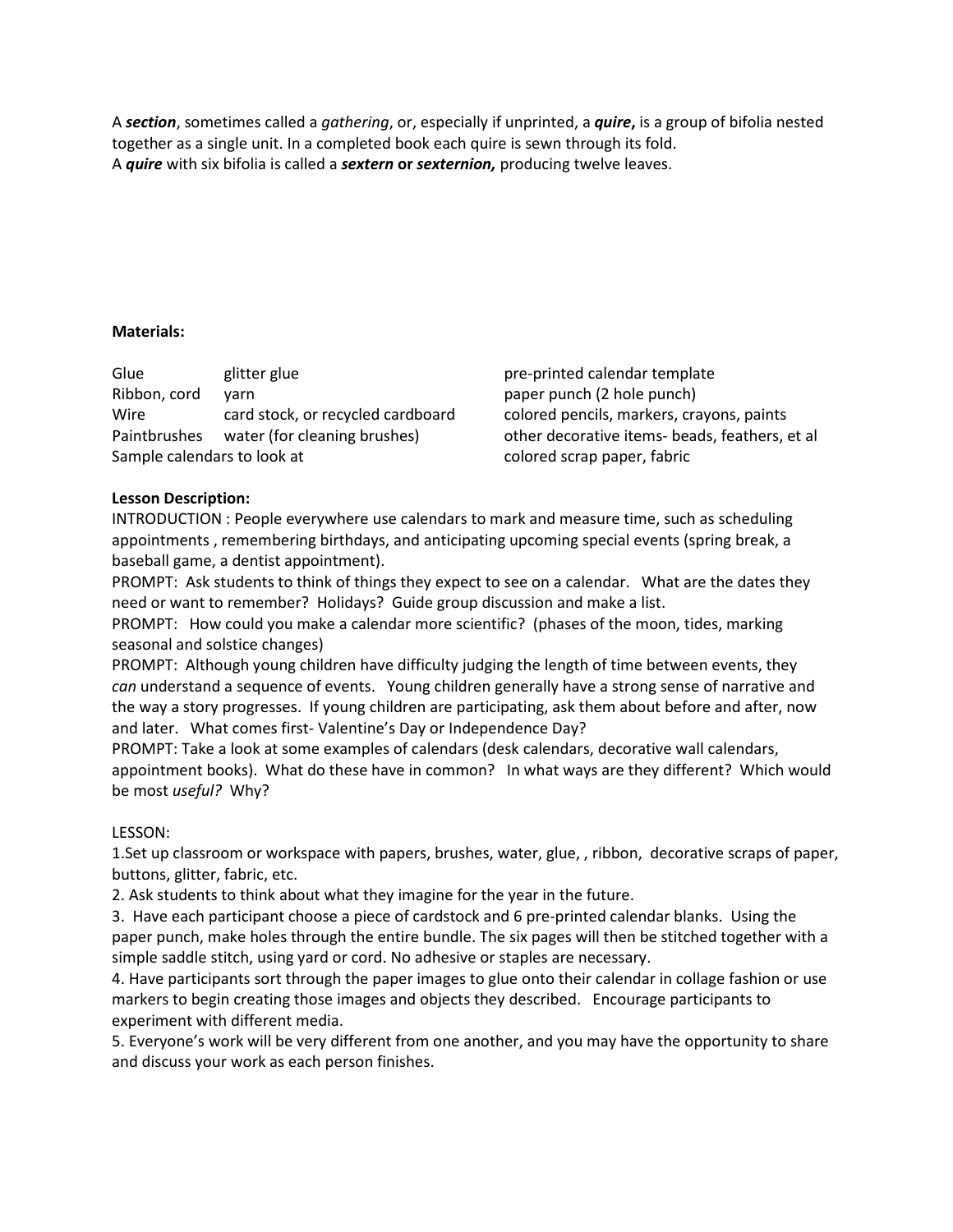CONCLUSION: When all have finished, invite participants to share their art with the rest of the group. PROMPT: What different ways did people decorate their calendars? Do people remember things differently?

#### **Further exploration:**

What is the origin of the names of the months? The days? Discuss the Chinese calendar. Are there other calendars you know of? What are the signs of the zodiac, and how does astrology correlate with different times of year? Why did so many people think the Mayan calendar predicted the end of the world? How did Native American tribes name the different moons? How does that help them mark time? **Resources for Marking Time: Making Calendars**

<http://www.rmg.co.uk/explore/astronomy-and-time/time-facts/the-calendar>

The Royal Observatory, home of Greenwich Mean Time and the Prime Meridian line, is one of the most important historic scientific sites in the world. It was founded by Charles II in 1675 and is, by international decree, the official starting point for each new day, year and millennium. They have wonderful links on astronomy and the history of timekeeping.

<http://www.webexhibits.org/calendars/index.html> a remarkable virtual exhibit on the web : "Calendars Through the Ages"

<http://zomobo.net/play.php?id=aWHkY5jOoqM> a short video tutorial on using the saddle stitch for making booklets

<http://www.timeanddate.com/>on what date will you be a billion minutes old? How old will you be when you are 10,000 days old? What happened the day you were born? Find out the answer to these and many other questions with this amazing calculator.

Cohn, Myra Calendar, Holiday House, 2007. *Beautiful book for younger children*

Greenfield, Jane, ABC of Bookbinding. New Castle, DE: Oak Knoll Press. 2002

The History of Making Books. New York: Scholastic, Inc., 1996. *Well illustrated interactive book with sections on Ancient writing, Asian Ingenuity, Arabic Treasures, Parchment, Illuminated Manuscripts, Paper, Printing, Bookbinding, and more.*

Jones, Linda Kids Around the World Celebrate! The Best Feasts and Festivals from Many Lands. Jossey-Bass, 1999. *Learn about special events around the world, and experiment in the kitchen, too. Recipes included.* 

Sendak, Maurice Chicken Soup with Rice: A Book of Months Harper Collins, 1991. *A perennial favorite*.

Swain, Gwenyth, Bookworks: Making Books by Hand, Minneapolis: CarolRhoda Books, 1995. *A book for kids with a good historical introduction and clear directions for making several forms of book, as well as paper making, marbling, and printmaking techniques.*

Tudor, Tasha. Around the Year. Aladdin 2004, reprint of 1957 edition. *New England based, this classic picture book illustrates different activities for each season.*